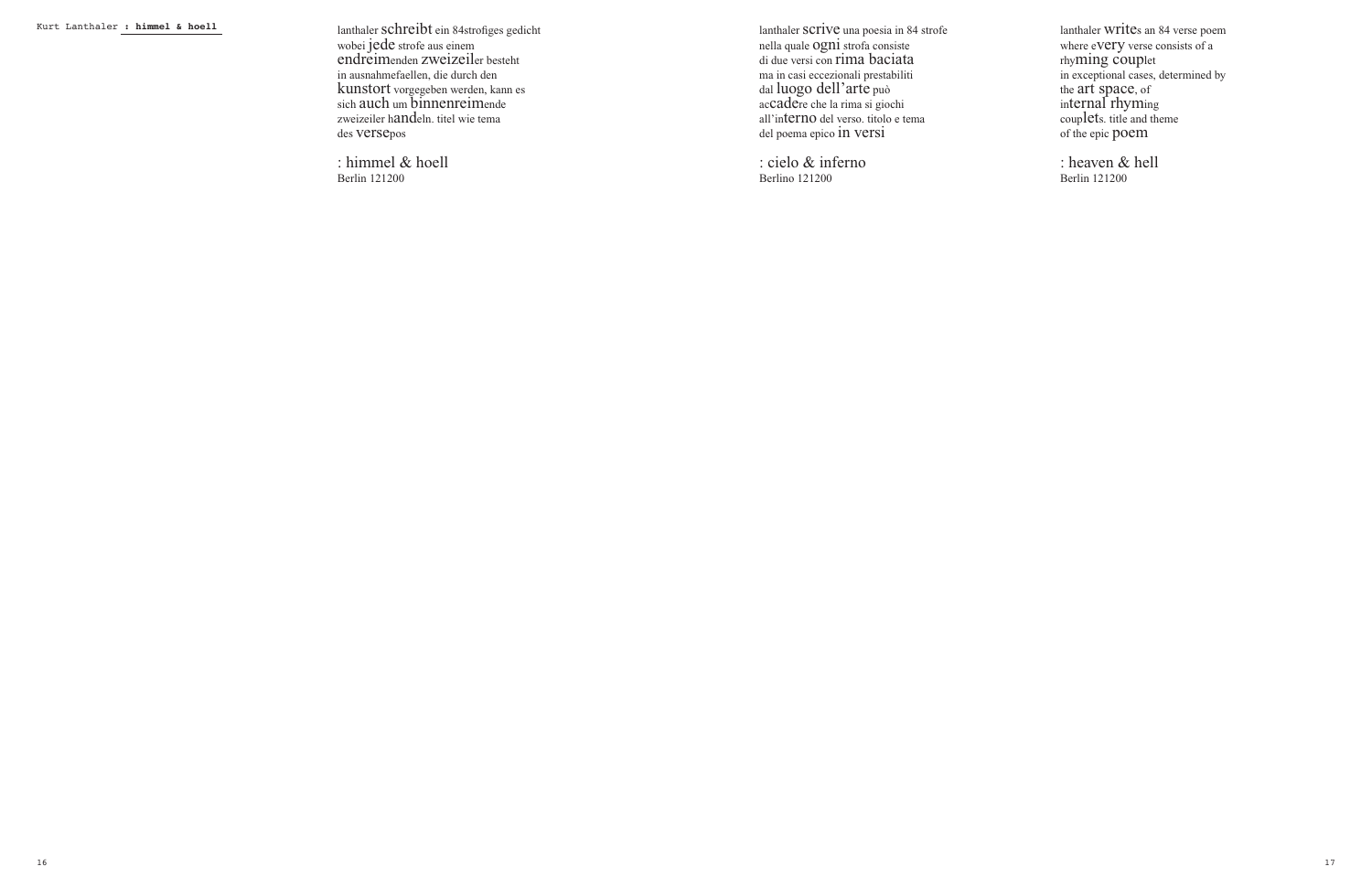von Kurt Lanthaler 84 x fluoreszierende Schriftzeichen auf Acrylex, á 70 x 12 cm 340 Bohrdübel und Schrauben 0,368 m<sup>3</sup> Mussolinibeton pulverisiert

**: cielo & inferno** 2001 di Kurt Lanthaler 84 x caratteri fluorescenti su Acrylex, á 70 x 12 cm 340 tasselli con viti 0,368 m<sup>3</sup> cemento mussoliniano polverizzato

**: heaven & hell** 2001 by Kurt Lanthaler 84 x fluorescent characters on acrylic, á 70 x 12 cm 340 dowels and bolts 0,368 m<sup>3</sup> pulverized Mussolini concrete

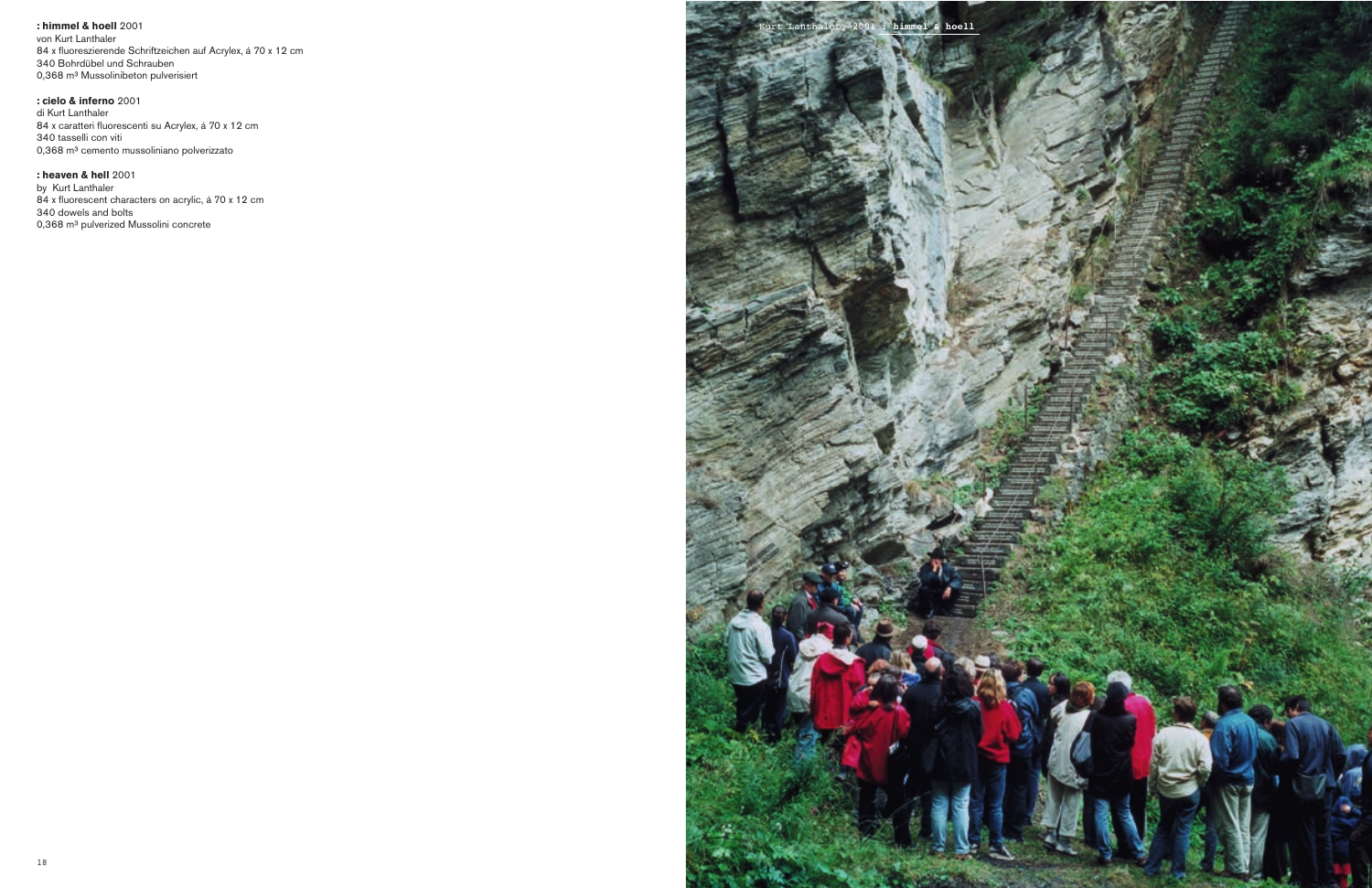

**: HIMMEL & HOELL 84 STROFEN FUER 84 STUFEN EINE LYRISCHE INSTALLATION UND IHRE FOLGEN IN EINER ERZAEHLUNG IN 20 BILDERN** *von Kurt Lanthaler*

**: CIELO & INFERNO 84 STROFE PER 84 SCALINI UNA LIRICA INSTALLAZIONE E LE SUE CONSEGUENZE IN UN RACCONTO IN 20 QUADRI** *di Kurt Lanthaler*

**: HEAVEN & HELL 84 STANZAS FOR 84 STEPS A LYRICAL INSTALLATION AND ITS OUTCOMES IN A TALE OF 20 PICTURES** *by Kurt Lanthaler*

so standst du da und sahst dich an und um und stumm rauscht rechts der wildbach links motorenbahn und himmelwaerts geht stieg und steigt dir ins hirn





la così stavi e ti guardavi e intorno e silente scroscia a destra il torrente a sinistra la via motorizzata verso il cielo sale la scala e ti sale nel cervello

*peterkaser e kurt lanthaler, primo sopralluogo 120201*

so there you stood looked at yourself and 'round and mute rightly rushes the wild stream left engine track and heavenwards ascends the staircase and steps into your brain

*peterkaser and kurt lanthaler, first inspection 120201*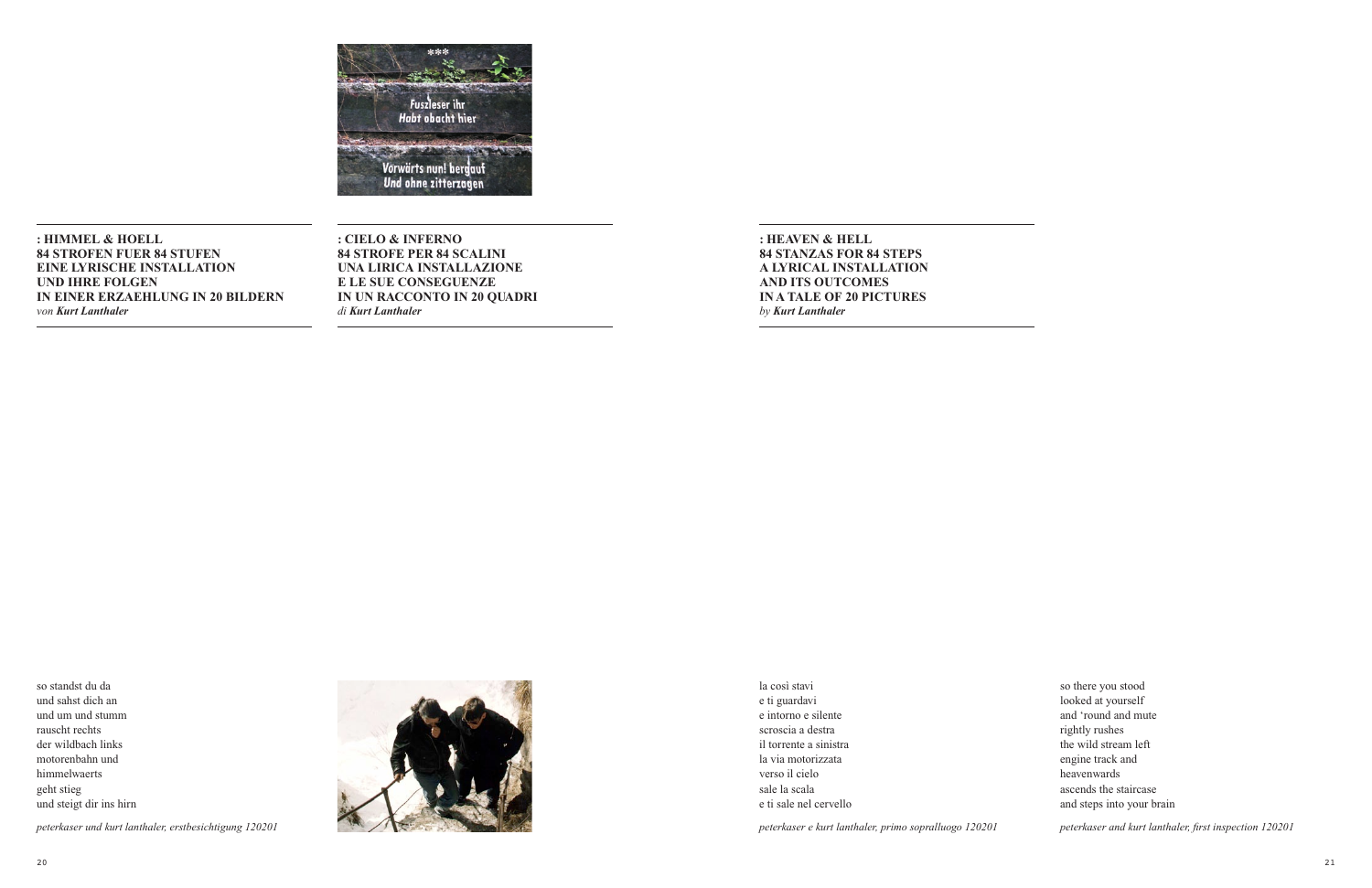# **installateur**

spaetnaechtens berlin und freund am tisch und leben leicht und alles drin und welt ganz dein und also locker hergesagt: auf jede stufe musz ein reim

*drei tage im september 030901*

./.

wannso w o mit meisel gereimt wieso so stufen gestiegen woso text gelesen soso ./.

erst wenns zu spaet ist, merkst du bang die vierundachtzig stufen lang: ver bohrte duebel die sind lyrisch und mechanisch uebel

so straft sich strof und stroft sich straf und mussolinis kleiner bunker geht abendsonnlich praechtig unter erzaehlt geschichten stufenweis, und schlieszlich wird der wildfall leis

## **e montatori**

./.

rimato

è letto così ./.

sono un male lirico e meccanico

dove quandocosì

con lo scalpello perchè così saliti scalini

laddove così un testo

solo troppo tardi capisci ratto su per gli scalini tutti e quarantotto: tasselli conficcati

così il verso è pena e la pena verso e il piccolo bunker di mussolini cola a picco nel tramonto splendido racconta storie gradatamente, e alla fine

si quieta la cascata

notte fonda a berlino e un amico a cena e vita leggera e nulla impossibile e tutto tuo il mondo e allora francamente detto: su ogni scalino ci vuole una rima

*tre giorni a settembre 030901*

### **installer s**

late night in berlin and friend at table and living easy all therein and world all yours and so easily said: on e ver y step must be a rhyme

*three days in september 030901*





verses vilify themselves and vilification is versified and mussolini' s little bunker in the e vening sun gloriously sets tells stories stepwise, and finally the wild falls hush

./. whenso where with chisel rhymed howso so steps ascended whereso text read soso ./.

only when it is too late you anxiously note the four and eighty long steps: drilled do wels are lyricall y and mechanicall y foul

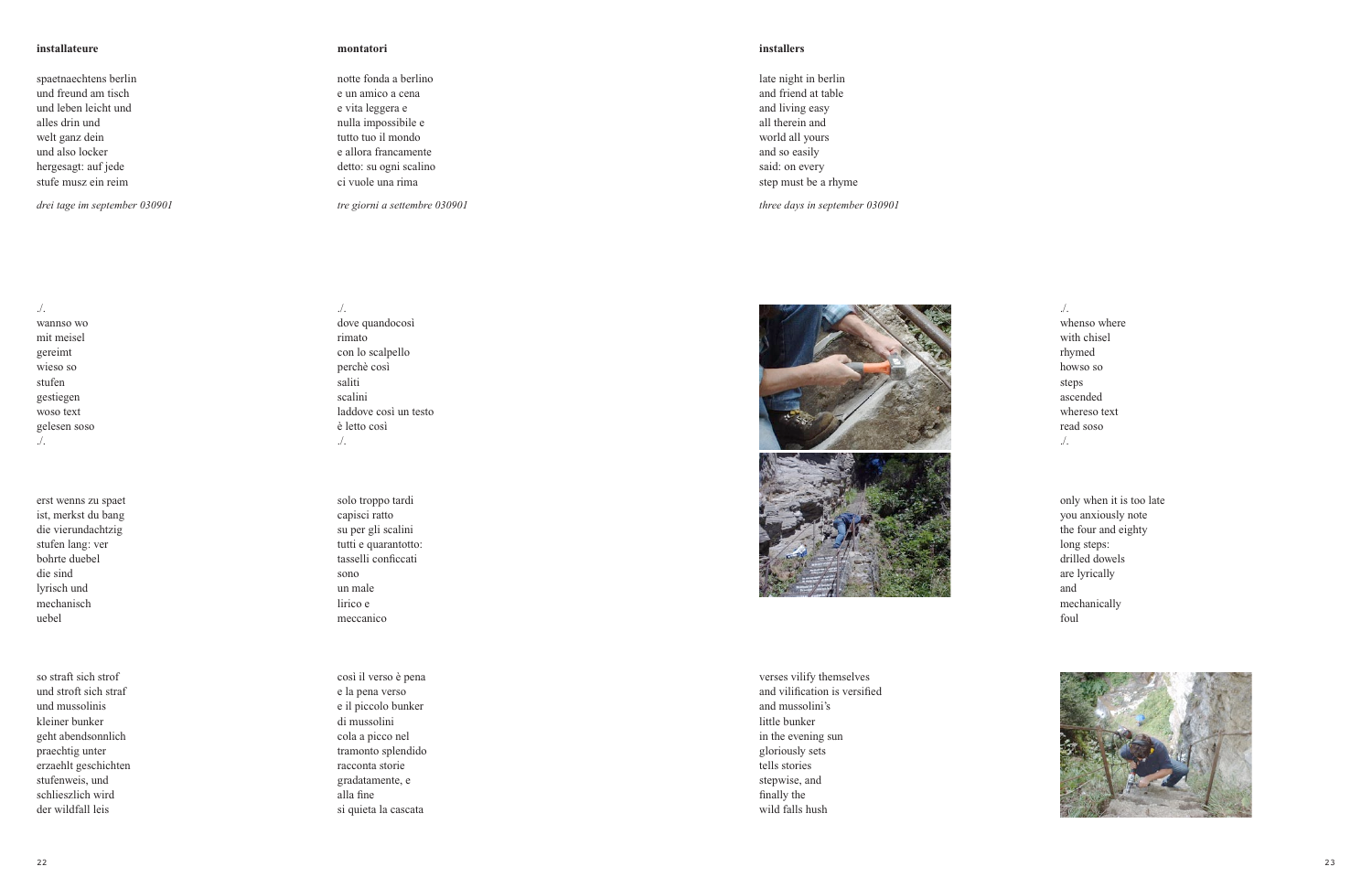# **eroeffnung und verbleib**

*rede: benno simma; erstbegehender darsteller: martin maria abram; wein: kellerei nals magreid entiklar 080901*

So ist es, meine lieben angehenden Fußleser und sinnierende Stufengeher: an Grenzen gewöhnt man sich. Grenzopfer verlieben sich in Grenzhenker. Auch Eingrenzung und Trennlinie werden zur Gewohnheit. Wenn sie dann nicht mehr existieren, entsteht ein Gefühl der Leere, der Orientierungslosigkeit, bis hin zur geistigen Verwirrung.

*benno simma*



**inaugurazione e ciò che rimane exposure and disclosure**

*discorso: benno simma; primo attore in ordine di scalata: martin maria abram; vino: cantina nalles magrè niclara 080901* *speach: benno simma; first ascending actor: martin maria abram; wine: nalles magrè niclara 080901*

Così è miei cari peripatetici lettori e rimuginanti scalatori: ai confini ci si abitua. Le loro vittime si innamorano dei carnefici. Anche il limite e la demarcazione diventano abitudine. Quando poi non esistono più, nasce un senso di vuoto, di smarrimento, fino alla confusione mentale.

*benno simma*

So it is, my future dear foot readers and ponderous step-takers: one gets used to borders. Border victims fall in love with border hangmen. Containment and division also become habitual. Once they cease to exist, feelings of emptiness and disorientation arise, even to the point of mental disturbance.

*benno simma*



und wind und wetter lettern lesern und

lauen naechten zufaelligen passanten verwirrten marktlaeufern wilderndem wild ausgesetzt noch 26 monate  $(2a \land 13 \text{)}$ 

e vento e tempo lettere lettori e

tiepide notti passanti occasionali ingarbugliati mercanti selvaggina di frodo esposta ancora 26 mesi  $(2a \land 13 \text{)}$ 

and wind and weather letters readers and

balmy nights random passers by addled market runners to poaching game exposed 26 months more  $(2a \land 13 \text{)}$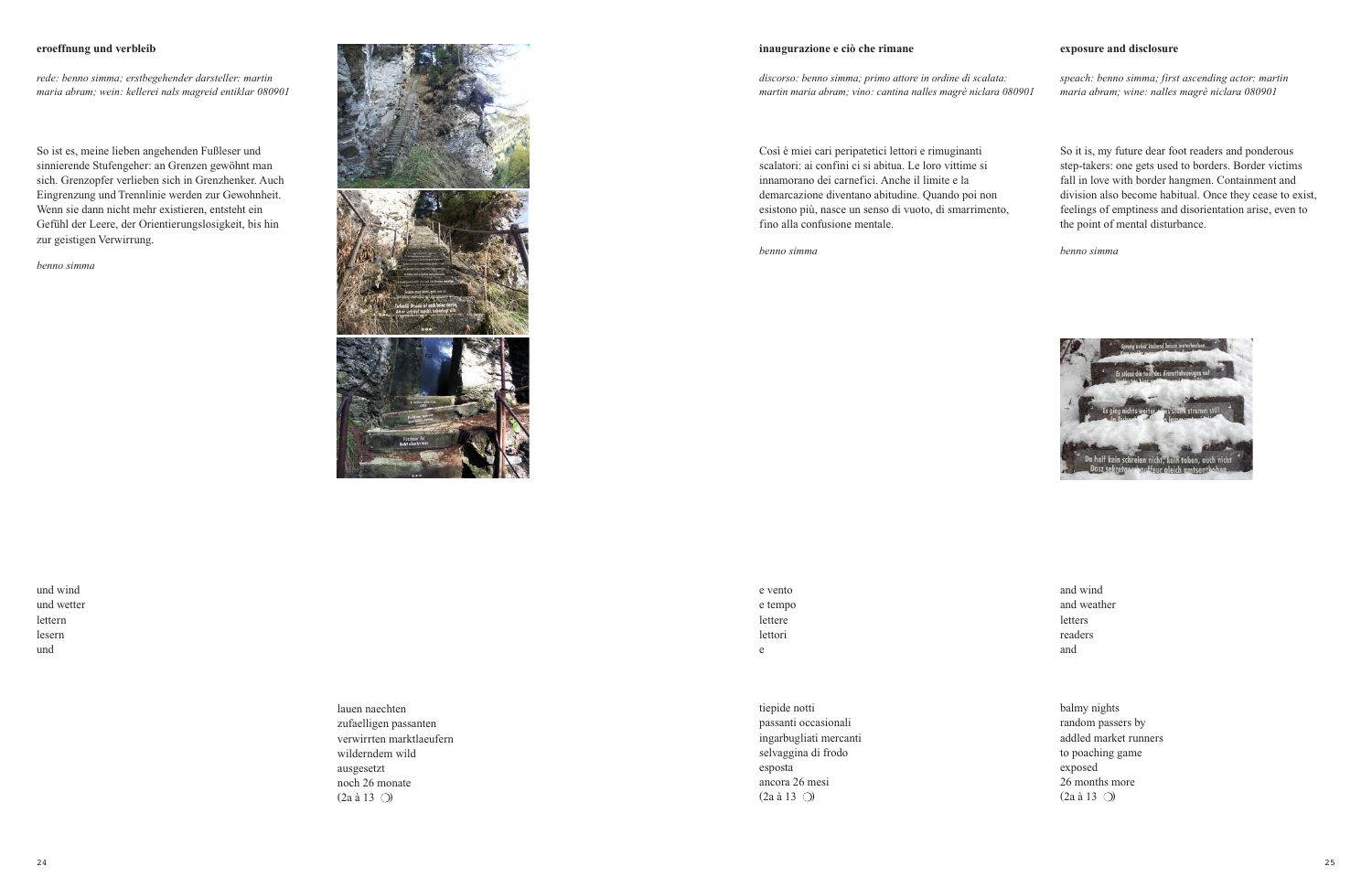

# **deinstallateure**

nach 26 monaten: keine nenneswerten vorfaelle nicht einmal lyrischer diebstahl sehr zur enttaeuschung des autors es verweigert der autor also / ganz rabe / seinem text die weiterexistenz

*vor ort 081103*

## **smontatori deinstallers**

dopo 26 mesi: nulla da riferir nemmeno un poetico furto per la delusione dell'autore che nega di concedere / nero come il corvo / altra vita al proprio testo

*sul luogo 081103*

after 26 months: no noteworthy incidents not even lyrical larceny to great disappointment who now denies the text /quite raven/ its further existence

*on the spot 081103*

und bittet das p.t. publikum samt mitzubringenden kreuzschlitz schraubenzieher vor ort

der rest: ein experiment in selbstorganisation eines bunt zusammengewuerfelten haufens. und der autor sieht zu

lyrisches deinstallations system im abstieg

e prega il gentile pubblico di portare con se cacciaviti a croce sul luogo

ciò che rimane: un esperimento di autorganizzazione di una variopinta accozzaglia di persone. e l'autore guarda

sistema lirico di smontaggio in discesa





and bids the p.t. audience to come with their trusty cross screwdrivers

what remains: an experiment in haphazardly thrown together group self organization as the author looks on

lyrical deinstallation system descending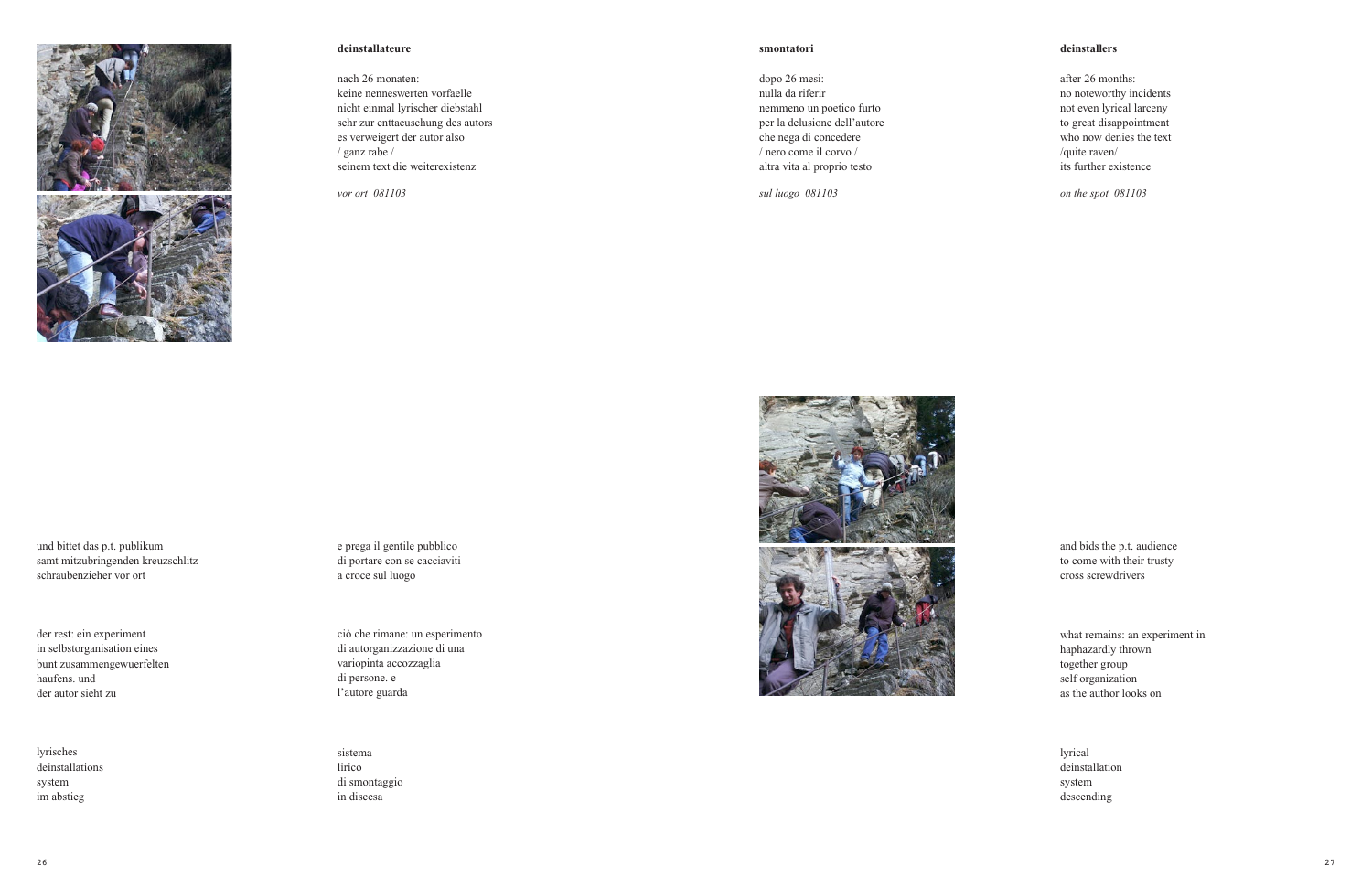# **lyrischer monolith**

gedicht, demnaechst komplett darnieder liegend

montage der demontage (an einem samstag)



poesia prossimamente giace completamente sparsa

montaggio dello smontaggio (un sabato)

**lirico monolite lyrical monolith**

poem, upcoming completely reposed

assembling of the disassembling (on a saturday)



5538 zeichen, tannen

fichten laerchen nadeln erde, blut (arbeitsunfall im publikum, unversichert) und stahl runde 45 kilo am end

in augenhoehe wie nichtleserrichtung ans haengen verdacht

5538 segni, abeti pini, larici, aghi terra, sangue (incidente sul lavoro tra il pubblico, senza assicurazione) e acciaio 45 chili tondi alla fine

ad altezza degli occhi non nel senso di lettura si è pensato ad appenderla

5538 signs, fir trees spruces, larches, fir needles earth, blood (accident at work among the audience, uninsured) and steel 45 kilo aprox in the end

at eyelevel unreadablewise supposed to hang